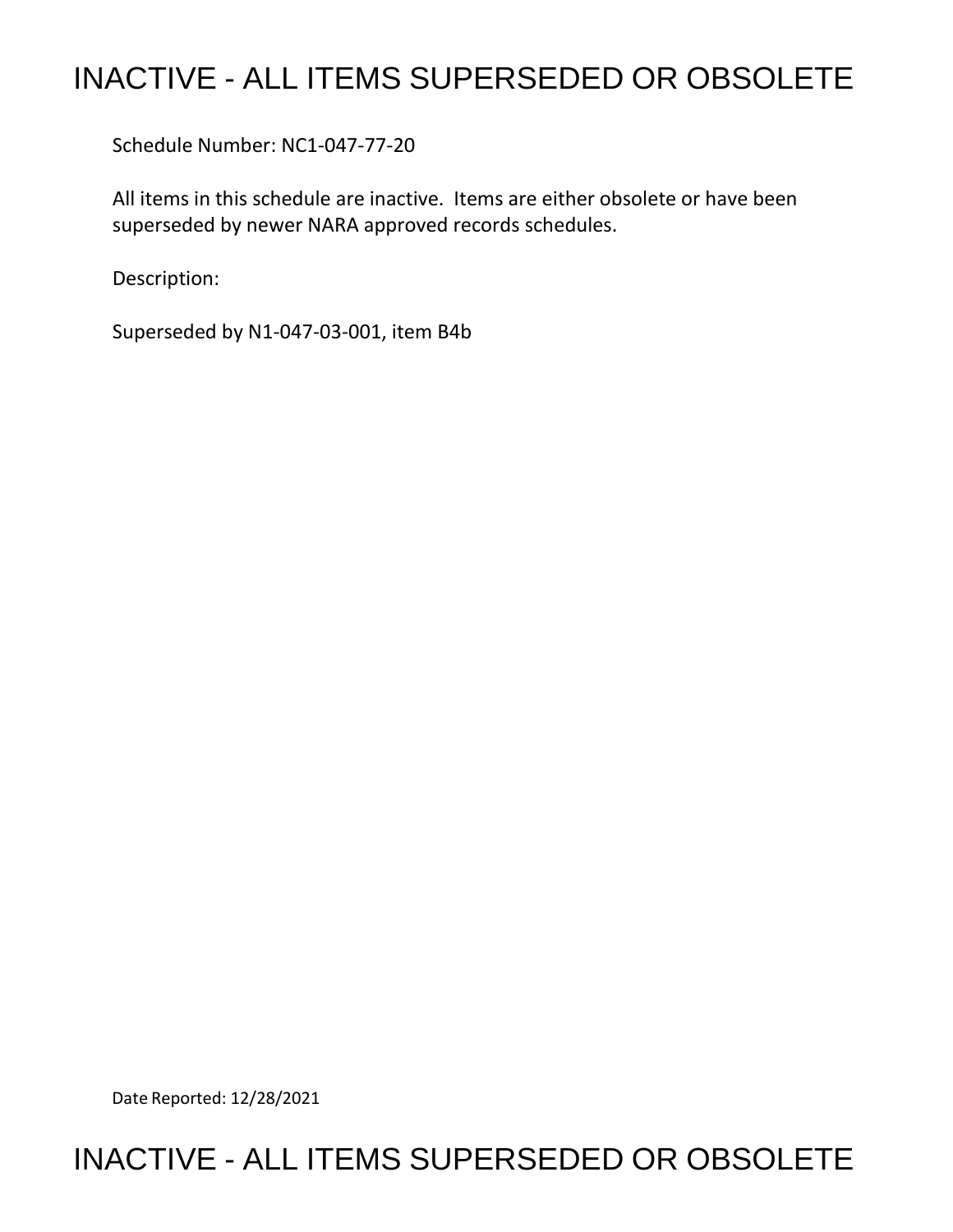|                                                                                                     | <b>REQUEST FOR RECORDS</b>                                                                                                                                                                                                                                                                                                                                                                                                                                                                                                                                                                                                                                                                                                                                                                                                                                                                                                                                                                                                                                          | LEAVE BLANK     |                                                                                                                                       |                        |                                       |                                                                 |  |
|-----------------------------------------------------------------------------------------------------|---------------------------------------------------------------------------------------------------------------------------------------------------------------------------------------------------------------------------------------------------------------------------------------------------------------------------------------------------------------------------------------------------------------------------------------------------------------------------------------------------------------------------------------------------------------------------------------------------------------------------------------------------------------------------------------------------------------------------------------------------------------------------------------------------------------------------------------------------------------------------------------------------------------------------------------------------------------------------------------------------------------------------------------------------------------------|-----------------|---------------------------------------------------------------------------------------------------------------------------------------|------------------------|---------------------------------------|-----------------------------------------------------------------|--|
| <b>POSITION AUTHORITY</b><br>(See Instructions on reverse)                                          |                                                                                                                                                                                                                                                                                                                                                                                                                                                                                                                                                                                                                                                                                                                                                                                                                                                                                                                                                                                                                                                                     | <b>ON BOL</b>   |                                                                                                                                       |                        |                                       |                                                                 |  |
|                                                                                                     | THIS SCHEDULE SUPERSEDES ARCHIVES JOB NO. NC-47-75-14                                                                                                                                                                                                                                                                                                                                                                                                                                                                                                                                                                                                                                                                                                                                                                                                                                                                                                                                                                                                               |                 | NC <sub>1</sub>                                                                                                                       | 47                     | 77                                    | 2 <sub>0</sub>                                                  |  |
| TO: GENERAL SERVICES ADMINISTRATION,<br>NATIONAL ARCHIVES AND RECORDS SERVICE, WASHINGTON, DC 20408 |                                                                                                                                                                                                                                                                                                                                                                                                                                                                                                                                                                                                                                                                                                                                                                                                                                                                                                                                                                                                                                                                     | DATE RECEIVED   | 29                                                                                                                                    | <b>JUN 1977</b>        |                                       |                                                                 |  |
| 1. FROM (AGENCY OR ESTABLISHMENT)                                                                   |                                                                                                                                                                                                                                                                                                                                                                                                                                                                                                                                                                                                                                                                                                                                                                                                                                                                                                                                                                                                                                                                     |                 | N C 1                                                                                                                                 | 4,7                    |                                       |                                                                 |  |
|                                                                                                     | Department of Health, Education, and Welfare                                                                                                                                                                                                                                                                                                                                                                                                                                                                                                                                                                                                                                                                                                                                                                                                                                                                                                                                                                                                                        |                 |                                                                                                                                       | NOTIFICATION TO AGENCY |                                       |                                                                 |  |
| 2. MAJOR SUBDIVISION                                                                                |                                                                                                                                                                                                                                                                                                                                                                                                                                                                                                                                                                                                                                                                                                                                                                                                                                                                                                                                                                                                                                                                     |                 | In accordance with the provisions of 44 U.S.C. 3303a the disposal re-                                                                 |                        |                                       |                                                                 |  |
| 3. MINOR SUBDIVISION                                                                                | Social Security Administration                                                                                                                                                                                                                                                                                                                                                                                                                                                                                                                                                                                                                                                                                                                                                                                                                                                                                                                                                                                                                                      |                 | quest, including amendments, is approved except for items that may<br>be stamped "disposal not approved" or "withdrawn" in column 10. |                        |                                       |                                                                 |  |
|                                                                                                     | Bureau of Disability Insurance, OPO                                                                                                                                                                                                                                                                                                                                                                                                                                                                                                                                                                                                                                                                                                                                                                                                                                                                                                                                                                                                                                 |                 |                                                                                                                                       |                        |                                       |                                                                 |  |
|                                                                                                     | 4. NAME OF PERSON WITH WHOM TO CONFER                                                                                                                                                                                                                                                                                                                                                                                                                                                                                                                                                                                                                                                                                                                                                                                                                                                                                                                                                                                                                               | 5. TEL. EXT.    | $\frac{7-11-77}{2}$                                                                                                                   |                        |                                       |                                                                 |  |
| George S. Yamamura                                                                                  |                                                                                                                                                                                                                                                                                                                                                                                                                                                                                                                                                                                                                                                                                                                                                                                                                                                                                                                                                                                                                                                                     | 594-5770        |                                                                                                                                       |                        |                                       |                                                                 |  |
|                                                                                                     | 6. CERTIFICATE OF AGENCY REPRESENTATIVE:<br>I hereby certify that I am authorized to act for this agency in matters pertaining to the disposal of the agency's records:<br>that the records proposed for disposal in this Request of 2 page(s) are not now needed for the business of<br>this agency or will not be needed after the retention periods specified.                                                                                                                                                                                                                                                                                                                                                                                                                                                                                                                                                                                                                                                                                                   |                 |                                                                                                                                       |                        |                                       |                                                                 |  |
|                                                                                                     | $\boxed{\mathbf{x}}$ A Request for immediate disposal. $_{\text{Item No. 2}}$                                                                                                                                                                                                                                                                                                                                                                                                                                                                                                                                                                                                                                                                                                                                                                                                                                                                                                                                                                                       |                 |                                                                                                                                       |                        |                                       |                                                                 |  |
| l xl                                                                                                | <b>B</b> Request for disposal after a specified period of time or request for permanent<br>retention. Item No. 1                                                                                                                                                                                                                                                                                                                                                                                                                                                                                                                                                                                                                                                                                                                                                                                                                                                                                                                                                    |                 |                                                                                                                                       |                        |                                       |                                                                 |  |
| C. DATE                                                                                             | D. SIGNATURE OF AGENCY REPRESENTATIVE<br>Eugene J. Plea                                                                                                                                                                                                                                                                                                                                                                                                                                                                                                                                                                                                                                                                                                                                                                                                                                                                                                                                                                                                             | <b>E. TITLE</b> |                                                                                                                                       |                        |                                       |                                                                 |  |
| 6/22/77                                                                                             | Ar Russell 0. Hess                                                                                                                                                                                                                                                                                                                                                                                                                                                                                                                                                                                                                                                                                                                                                                                                                                                                                                                                                                                                                                                  |                 | Department Records Management Officer                                                                                                 |                        |                                       |                                                                 |  |
| 7.<br>ITEM NO.                                                                                      | 8. DESCRIPTION OF ITEM<br>(With Inclusive Dates or Retention Periods)                                                                                                                                                                                                                                                                                                                                                                                                                                                                                                                                                                                                                                                                                                                                                                                                                                                                                                                                                                                               |                 |                                                                                                                                       |                        | 9.<br>SAMPLE OR<br>JOB NO.            | 10.<br><b>ACTION TAKEN</b>                                      |  |
|                                                                                                     | Disability Trailer Material<br>This material consists of medical and nonmedical evidence<br>relating to a claim for disability insurance benefits.<br>The<br>material is received after the initial disability<br>determination has been made. The material has no bearing t<br>on the initial determination, but may be relevant to a<br>subsequent continuing disability investigation.<br>It may<br>also be needed in the event that the claims case is<br>reopened at a later date. Upon receipt in SSA, the<br>material is checked against documents filed in the<br>disability claims folder. If the material duplicates<br>documents in the folder, it is to be destroyed. All<br>bther material will be filed in the claims folder and<br>retained for the life of the folder.<br>Duplicative Material<br>а.<br>Destroy after material has been identified as duplicative.<br>Nonduplicative Material<br>b.<br>File in the disability claims folder. Destroy in<br>accordance with claims folder disposal instructions.<br>115-107 Coppeas a agency and NNR |                 |                                                                                                                                       | ,                      |                                       | <b>STANDARD FORM 115</b>                                        |  |
|                                                                                                     |                                                                                                                                                                                                                                                                                                                                                                                                                                                                                                                                                                                                                                                                                                                                                                                                                                                                                                                                                                                                                                                                     |                 |                                                                                                                                       |                        | Revised April, 1975<br>Administration | <b>Prescribed by General Services</b><br>FPMR (41 CFR) 101-11.4 |  |

 $\sim$ 

 $\bar{\phantom{a}}$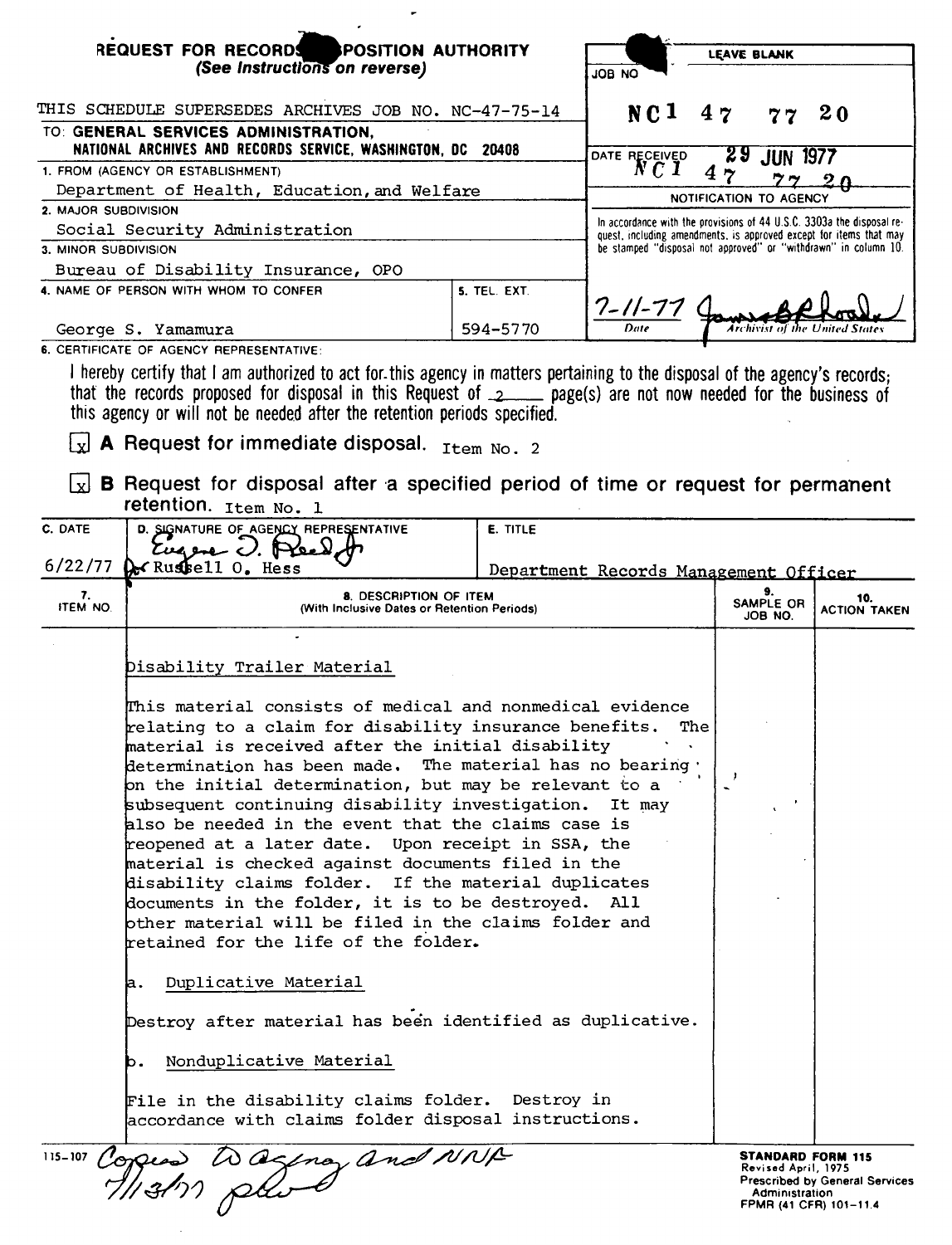## **INSTRUCTIONS**

### General Instructions:

Use Standard Form 115 (obtainable from supply depots of the Federal Supply Service. General Services Administration) and the continuation sheet Standard Form 115a (obtainable from the Records Disposition Division. Office of Federal Records Centers. Nationat Archives and Records Service. Washington. D.C. 20408) to obtain authority'to dispose of records or to request permanent retention of records. Detach the fifth copy from the set and keep as your reference copy. Submit the first four copies of the set to the National Archives and Records Service. One copy will be returned to the agency as notification of items that are authorized for disposal. Items withdrawn or not approved for disposal will be so marked. Each SF 115 requiring Comptroller General concurrence must be accompanied by a notification of approval from GAO.

#### *Specific Instructions:*

*Entries 1, 2, and 3 should show what agency has custody of the* records that are identified on the form. and should contain the name of the department or independent agency. and its major and minor subdivisions\_.

· *Entries 4 and 5* should help identify and locate the person to whom inquiries regarding the records should be directed.

*Entry 6* should be signed and dated on the four copies by the agency representative. The number of pages involved in the request should be inserted.

Box  $\overrightarrow{A}$  should be checked if the records may be disposed of immediately. Box B should be checked if continuing disposal authority

is requested or if permanent retention is requested. Only one box may be checked.

*Entry* 7 should contain the numbers of the items of records identified on the form in sequence, i.e.,  $1, 2, 3, 4$ , etc.

*Entry 8* should show what records are proposed for disposal.

Yamamura 6ords, Officer Re

Lemanuel Doame

BDI Records Liaison Officer

Center headings should indicate what office's' records are involved if all records described on the form are not those of the same office or if they are records created by another office or agency.

• ,..

An identification should be provided of the types of records in volved if they are other than textural records, for example, if they are photographic records. sound recordings. or cartographic **records.** 

An itemization and accurate identification should be provided of· the series of records that are proposed for disposal or retention. Each series should comprise the largest practical grouping of separately organized and logically related matenals that can be treated as a single unit for purposes of disposal. Component parts of a series may be listed separately if numbered consecutively as la, 1b, etc., under the general series entry.

A statement should be provided showing when disposal is to be made of the records. thus:

If immediate disposal is requested of past accumulations of records. the inclusive dates during which the records were produced should be stated.  $\sim$  .

If continuing disposal is requested for records that have accumulated or will continue to accumulate, the retention period may be expressed in terms of years. months. etc., or in terms of future actions or events. A•future action or event that is to determine the retention period must be objective and definite. If disposal of the records is contingent uporr their being microfilmed. or otherwise reproduced or recorded on machine readable media, the retention period should read: "Until ascertained that reproduced copies or  $recordings$  have been made in accordance with  $GSA$  regulations and are adequate substitutes for the paper records." Also, the provisions of **FPMR** § 101-11.5 should be observed.

*Entry 9* should be checked if samples are submitted for an item. However, samples of the records are not required unless they are<sup>\*\*</sup> requested by the N ARS appraiser. If an item has been previously submitted. the relevant job and item number. should be entered.

*Entry JO* should be left blank.